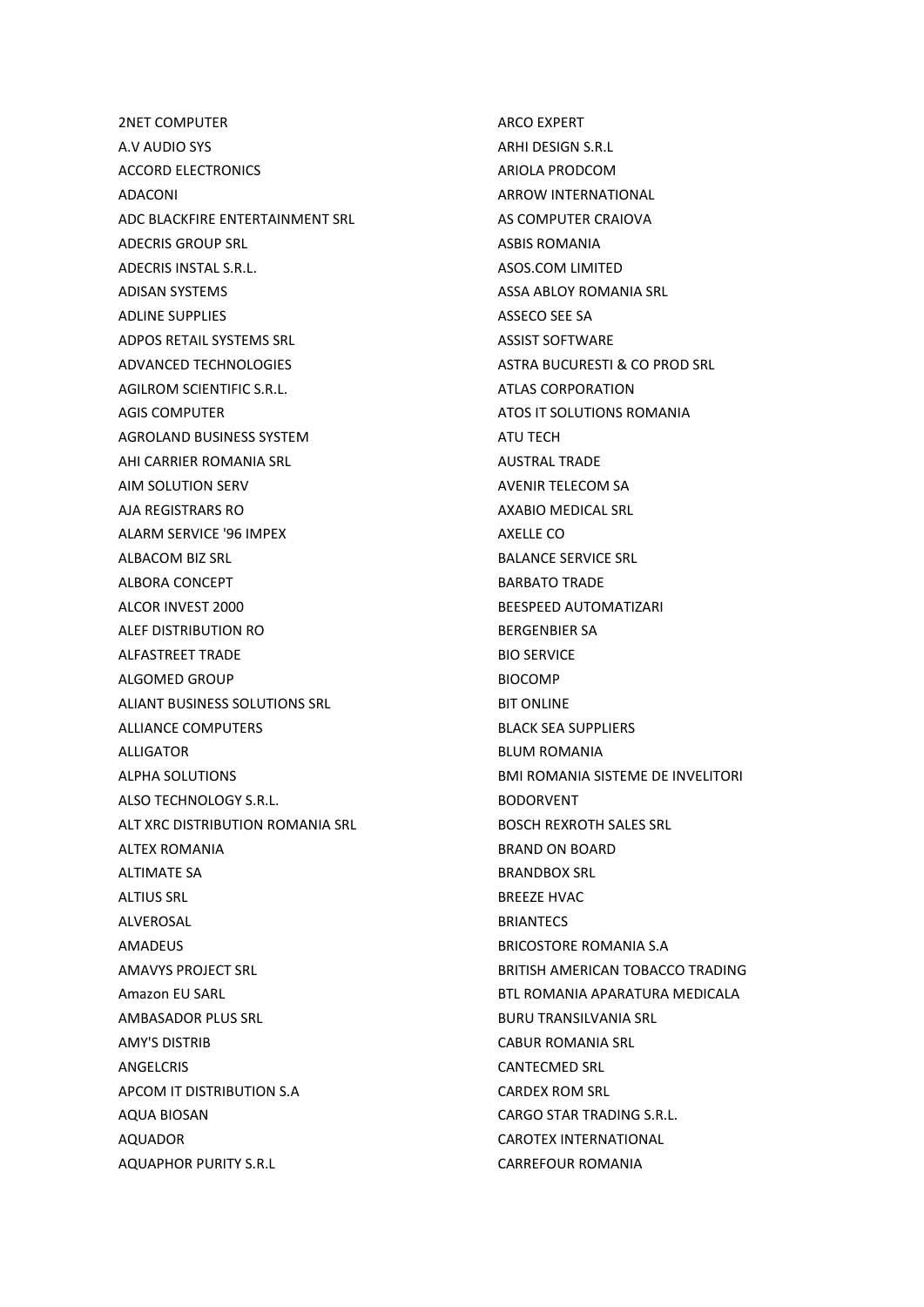CARTO PLAST CASA IDEEA GROUP SRL CASE CALDUROASE SRL CASTEL DISTRIBUTION CD MEDIA SOCIETAS EUROPAEA OF TRADING AND SALE OF SOFTWARE AND MULTIMEDIA OPTICAL SYSTEMS S.E. CENTRO GROUP PROFESIONAL TM CENTRUL PENTRU SERVICII DE RADIOCOMUNICATII CERTO INDUSTRIE CERTO INOVATII S.R.L. **CERTSIGN** CG NEW VISIONS CHRONOSTYLE INTERNATIONAL SA CIATO GALVANOTEHNIC CLARITECH SRL CLEVER SERVICES S.R.L. CLICO SOLUTIONS CLIMA TECH SRL CM Metal TRADING CMC ONLINE MALL COCA-COLA HBC ROMANIA SRL COLGATE – PALMOLIVE COMANDOR INTERNATIONAL COMLIBRIS SRL COMPUTERLAND ROMANIA S.R.L. COMTEC 2000 INC SRL CONSTALARIS COPY COMPUTER COSMETICS ORIFLAME ROMANIA SRL CREASOFT IT S.R.L CRISTAL SRL CROWN COOL CT DISTRIBUCIJA CYBERNET CYC LIGHTING FORTUNE D&G GROUP S.R.L DA YE COMERCIAL S.R.L. DACORA PRINT DACORUM GRUP DAI - TECH DAIKIN AIRCONDITIONING CENTRAL EUROPE - ROMANIA SRL

DAJAR HOME &GARDEN SRL DALLMAYR VENDING OFFICE DANFOSS SRL DANUBIUS EXIM DARER PRESCOM DATANET SYSTEMS DATASOFT SRL DEDEMAN SRL DENTOTAL PROTECT SRL DESERTA DESPEC INTERNATIONAL S.A. DETLEH SRL DETOP ONLINE DHS BIKE PARTS S.R.L. DIAMEDIX IMPEX DIENERGY ROMANIA SRL DIGILENT RO DIGITAL DENTISTRY DIGITAL GRAFIX GRUP DIGITAL PERSPECTIVE DIGITAL SATELIT SRL DIRECT PHARMA LOGISTICS DOCENTRIS DPHONE RETAIL S.R.L. DTL MEDICAL DUCTIL SA E.ON ENERGIE ROMANIA SA ECOLIGHT ELECTRIC SRL ECOROM DISTRIBUTION EEE SA EGGER ROMANIA ELECTRA ELECTRIC WHEELS S.R.L. ELECTROGLOBAL ELECTRO-LIGHT ART SRL ELECTROLUX ROMANIA SA ELECTRONIC BDK SRL ELEFANT ONLINE SA ELGEKA- FERFELIS ROMANIA SA ELKOTECH ROMANIA ELPREST

EMERSON PROCESS MANAGEMENT ROMANIA SRL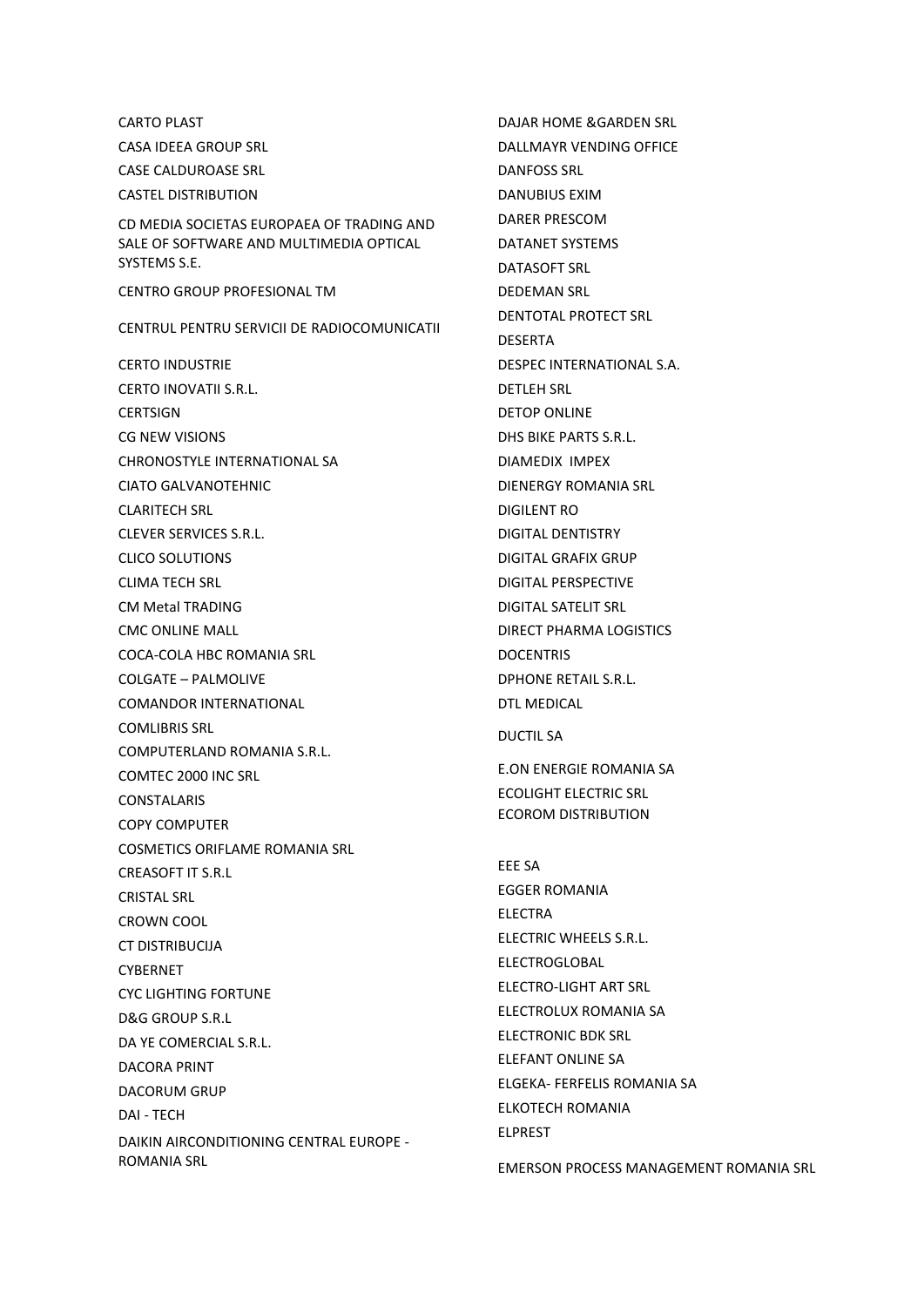ENEL ENERGIE ENEL ENERGIE MUNTENIA SA ENEL X MOBILITY ROMANIA S.R.L. ENEL X ROMANIA S.R.L. ENEROPTIM ENTERPRICES SERVICES ROMANIAN ENTERPRISE BUSINESS SYSTEMS ERBE MARKETING ERFI KIDS ERICSSON ANTENNA TECHNOLOGY ROMÂNIA S.R.L. EURO GAMES TECHNOLOGY ROMANIA EURO METERS SRL EURO PRINT SHOP EURO SANGIFT EUROCAS TEHNICA ALIMENTARA SRL EUROCOM SA EURODIDACTICA EUROKOMAX EUROPROIECT SRL EUROSPORT DHS EVOTRACKING EXPERT MOLDOVA TRADING EXPERT SOLUTIONS EXPERTAROM FOOD INGREDIENTS EXPERTISSA HQ S.R.L EXPRESS CAFFEE EXPRESS INSTALL DISTRIBUTION EXPRESSOFT TECHNOLOGY EYECON MEDICAL F64 STUDIO SRL FABORY SRL FALKOR SRL FELDER GRUPPE ECHIPAMENTE FISCAL MEMORY CONCEPT FISCHER FIXINGS ROMANIA SRL FLIR INTEGRATED IMAGING SOLUTIONS INC FOCUS TRADING 94 FORTE SYSTEMS FRIGOREX FUCIDA LIGHTING SRL GAMEX SRL GARDINERY INTERNATIONAL GAS ALARM SERVICES SRL

GATEMASTER GBC EXIM GEBERIT GENCO TRADE GENERAL SECURITY GERI TRADING SRL GERMAN ELECTRONICS GEWISS ROMANIA GIA SISTEM GIANT STAR GLOBAL BEAUTY DISTRIBUTION GLOBAL SYSTEMS COMMUNICATIONS GLOBELA TRADE SRL GLOVE TECHNOLOGY SRL GOLDEN FISH GOLDEN LUCK SRL GOURMET COFFEE SRL GREEN IDEAS GROUP MTC GRESON TRADE SRL GRUNDFOS POMPE ROMANIA GRUP TRANSILVAE GTA BUSINESS DEVELOPMENT SRL GTS AUTOMATIZARI INDUSTRIALE GTS TELECOM SRL H2O INTERNATIONAL H2O SPORTS DISTRIBUTION SRL HABITAT ENERGY HAMA DISTRIBUTION ROMANIA SRL HARDEX PRODUCTS HAVI LOGISTICS HCT TRONIC SA HEALTH PROTECT CONCEPT S.R.L. HEINEKEN ROMANIA HELVETIC IMPEX HELVETICA SOLUTIONS HENDI FOOD SERVICE EQUIPMENT SRL HEWLETT PACKARD ENTERPRISE ROMANIA SRL HIKOKI POWER TOOLS ROMANIA HONEYWELL ELSTER ROMANIA HORECA EQUIPMENT SRL HORISTEL MUSIC HP INC ROMANIA S.R.L

HUAWEI TECHNOLOGIES SRL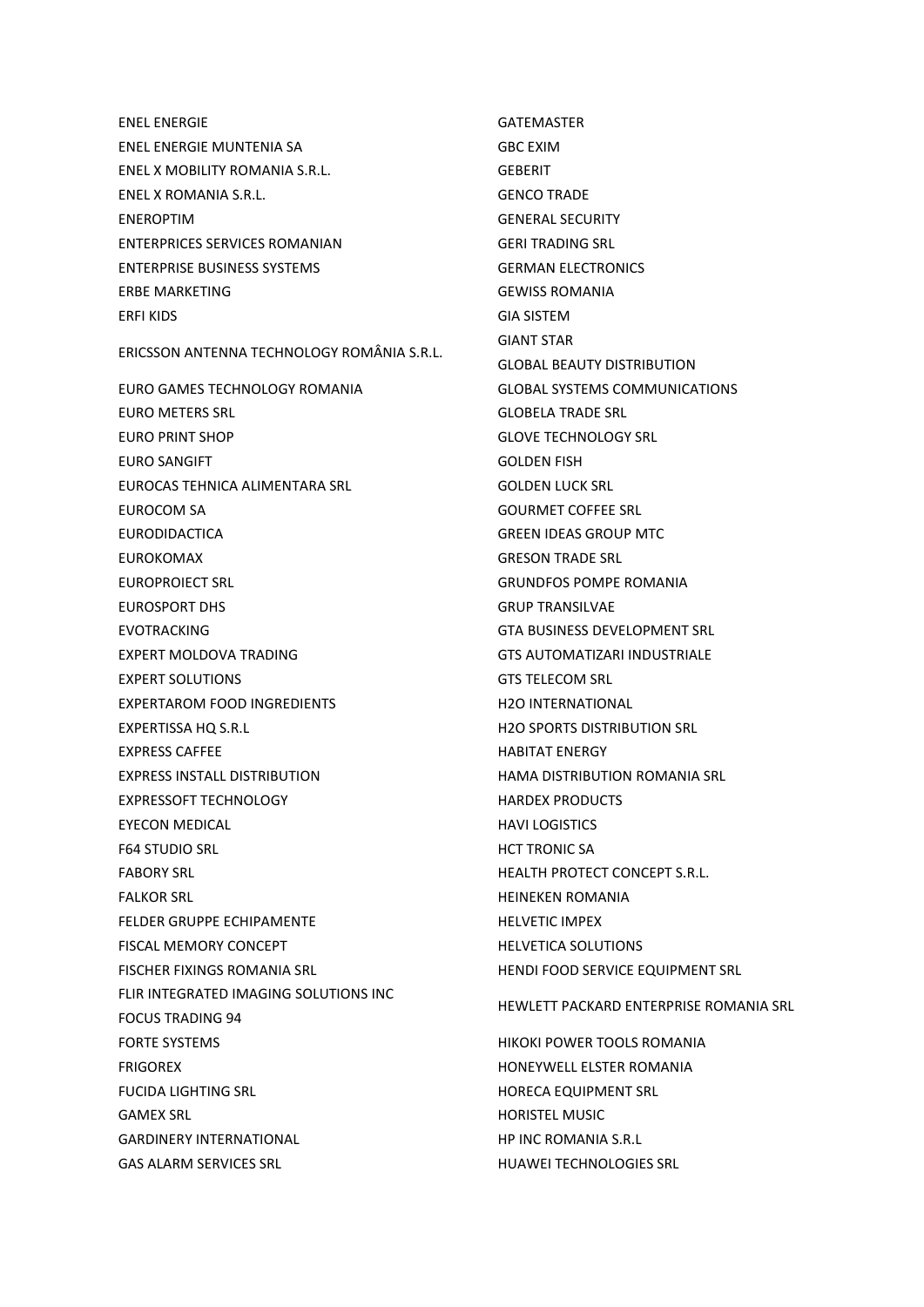**HYDRA** HYDROSYSTEMS SRL IBM Romania ICCO SYSTEMS IDM DINAMIC IFM ELECTRONIC SRL ILEX COM IMARK SISTEM IMPAR S.R.L IMPULSE ROMANIA IMSAT SERVICE CLUJ IMSOL COMMUNICATION S.R.L. INGRAM MICRO Distribution INNOVA ENGINEERING SRL INOXPRIM SRL INSPIRE THROUGH INTEND COMPUTER

INTERACTIVE SYSTEMS &BUSINESS CONSULTING

INTERBRANDS MARKETING&DISTRIBUTION SRL

INTERSOFEX SRL INTERTOY ZONE INTERVISION TRADING RO INTRAROM SA IOS SOFTWARE SOLUTIONS SRL ISTA ROMANIA SRL ISYS PROFESSIONAL IT BRIGHT SOLUTIONS S.R.L. IT SMART DISTRIBUTION ITALIA STAR COM DUE ITRADE INTEGRATED SYSTEMS JOHNSON HEALTH TECH ROMANIA JRO MASINI DE CUSUT INDUSTRIALE JULIUS MEINL ROMANIA SRL

JUNGHEINRICH RECONDITIONARE ROMANIA SRL

JUNGHEINRICH ROMANIA SRL JYSK ROMANIA KANLUX LIGHTING KARCHER ROMANIA SRL KATHREIN BROADCAST SRL KERNEL BALKANS KITCHEN SHOP

KLUDI ROMANIA KMW SYSTEMS KOBER SRL KODIS PLUS S.R.L KONICA MINOLTA BUSINESS SOLUTIONS KRASSCOM TRADING KREATIV S.R.L. KRONSEC CONCEPT SRL KYNDRYL ROMANIA S.R.L. LA FANTANA SRL LANCOM DISTRIBUTION LAZAR COMPUTER LDP CONSULTING & DISTRIBUTION SRL LECOM BIROTICA ARDEAL SRL LECTRA DEUTSCHLAND SRL ISMANING SUCURSALA CLUJ LEGRAND ROMANIA LEIDA IMPEX SRL LEVIROM LEYKOM IMPORT-EXPORT LIGHTMAN LIGHTING SRL LILA ROSSA ENGROS SRL LINE GROUP LINK FIT SPORT SRL LOGIC COMPUTER SRL LOGICOM INFORMATION TECHNOLOGY DISTRIBUTION SRL LOGITRADE SRL LORIMAX 2000 IMPEX LORIMAX ELECTRONICS S.R.L. LTHD CORPORATION LUMY TOOLS TRANS SRL LUXURY KRONE TRADING M COPY MACRO INTERNATIONAL DISTRIBUTION MADD ELECTRONICS GROUP MADEX INTERNATIONAL MAFCOM MAGDOLNA IMPEX MAGICA INTERNATIONAL TRADE MAGISTER SOFTWARE SRL MAGNET CENTER S.R.L. MAGUAY COMPUTERS MAGUAY IMPEX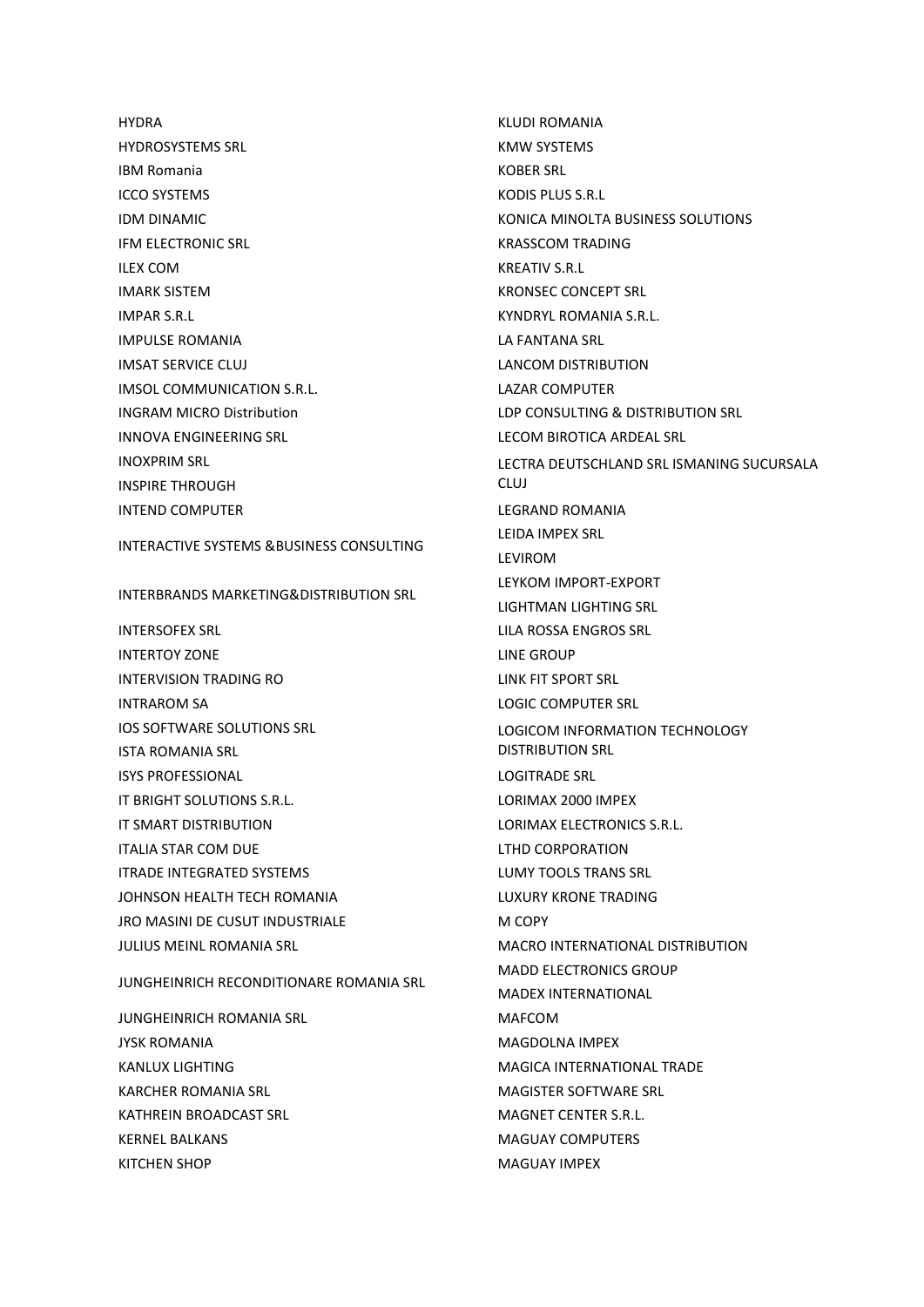MARELVI IMPEX MARTPLAST S.R.L. MATY IT & ELECTRONICS SRL MAZIO CAFFE SRL MB DISTRIBUTION MEDHOUSE DISTRIBUTION MEDIA CRUSHER S.R.L. MEDICAL ESTETIC LINE SRL MEDICAL LOGISTIC MALL SRL MEDIPLUS EXIM SRL MEDISOL MEGA IMAGE MENDOLA PRO MENS MENTIS METATOOLS SRL METRO CASH & CARRY ROMANIA MGT EDUCATIONAL MICHELIN ROMANIA S.A. MICRO COMP MICRO WORLD SRL MICROMEDIA SYSTEMS MICROSIF HARDWARE SRL MICROSOFT IRELAND OPERATIONS LIMITED MIDAS & CO MILLENIUM PRO DESIGN MILO TRADING 2000 MOBILIS MONDIAL SA MONVELLY TRADE SRL MULTI WILL RO NANCY TRADE SRL NATIONAL INSTRUMENTS ROMANIA NEC EASTERN EUROPE KFT BUFAPESTA SUCURSALA BUCURESTI NEODIGITAL NET BRINEL NET SYSTEM SRL NICORO TRADING NILFISK ADVANCE NOAA CONCEPT SRL NORELECTRIC S.R.L. NORIEL IMPEX SRL NOUA LUNI SRL NOVASERVIS FERRO GROUP S.R.L

NXP SEMICONDUCTORS ROMANIA OMNIVET IMPEX OMV PETROM MARKETING ONITRADE LTD. SRL ONLINESHOP SRL OPEN MEDIA NETWORK S.R.L OPTIMUS DIGITAL OZANA S.R.L PANORAMA TOUR INTERNATIONAL S.R.L. PANSIPROD DISTRIBUTIE SRL PARTNER CORPORATION PAYTEN PAYMENT SOLUTIONS SRL PEAK TOYS DISTRIBUTION SRL PECEF TEHNICA PEDROLLO PENTAGON S.R.L PEPCO RETAIL SRL PERUVISION PHILIP MORRIS TRADING SRL PHONETASTIC GSM SRL PICCOLINO JUCARII SRL PIXELPEDIA SRL POLON-ALFA POS & HARD DISTRIBUTION PRIMATECH SRL PRIME COM TRADE NETWORK PRIME TELECOM SRL PRINTEC GROUP ROMANIA SRL PRION POCT SRL PRISMA INFO PRO GUITAR SRL PRO SYS PRO TEAM INNOVATION PROCOPET GROUP PROMELEK XXI SA PROMIDEA PROMO DESIGN CONSTRUCT SRL PROMO TROOPS PROSEP SRL PROTECTOR SYSTEM PROTON IMPEX 2000 SRL PROVISION SOFTWARE DIVISION PURMO GROUP ROMANIA SRL QNET INTERNATIONAL SRL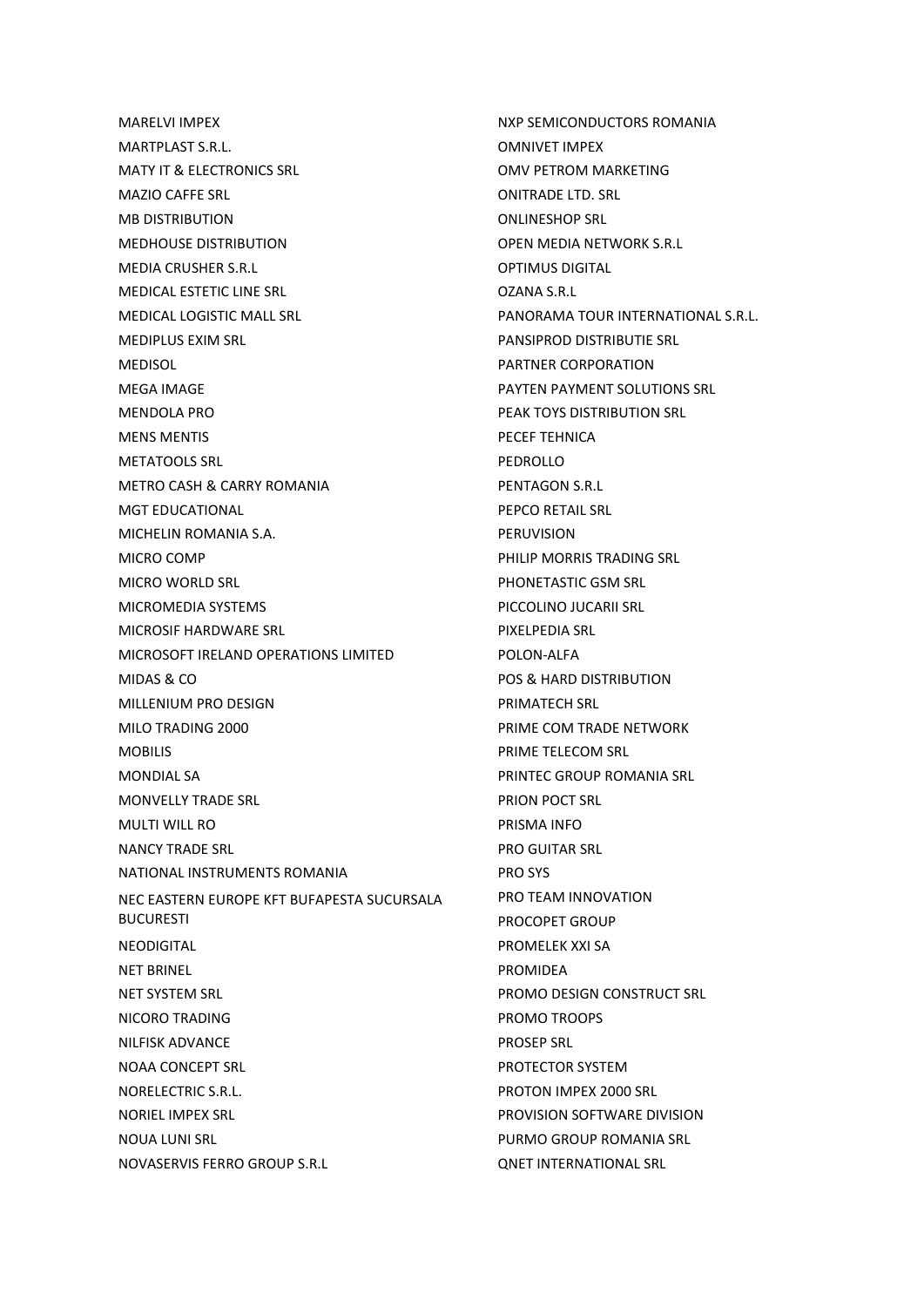QUALITY BUSINESS SOLUTIONS QUARTZ MATRIX QUBE NET RCW ROMANIA SRL RECOMMERCE DEVICES AND SOLUTIONS RO S.R.L. RED BULL ROMANIA REMARKT MAGAZINE SRL RESEL RESIO ELECTRONIC REWE PROJEKTENTWICKLUNG ROMANIA SRL REWE ROMANIA RIELLO UPS ROMANIA RO SOFTWARE HOUSE ROBERT BOSCH SRL ROCAST NORD ROEL SRL ROLL FAST ROM TEAM SOLUTIONS ROMANIA HYPERMARCHE ROMANIA XIAOMI COMMUNICATION TECHNOLOGY S.R.L. ROMANIAN BUSINESS CONSULT S.R.L. ROMDATA AQ ROMSERVICE TELECOMUNICATII ROMSYM DATA ROPECO BUCURESTI ROTTNER SECURITY ROMANIA ROYAL COMPUTERS S&L TRUST CONSTRUCT SRL S&T ROMANIA SALA IMPEX SALONPRO SAMA CONSUL SAMSUNG ELECTRONICS AIR CONDITIONER EUROPE B.V. SAMSUNG ELECTRONICS ROMANIA SARMASIK MACHINES SARNADO KITCHEN SRL SAT AN IMPEX SAV TECHNOLOGY SOLUTIONS SCALEIT S.R.L SCHACHERMAYER ROMANIA SCHIESSL FRIGOTEHNIC ROMANIA

SCHNEIDER ELECTRIC ROMANIA SCRIBANT DISTRIBUTION SECPRAL COM SRL SECPRAL PRO INSTALATII SEDONA ALM SELENIU 97 SERVCOM SRL SENTOSA IMPEX SEPHORA COSMETICS ROMANIA S.A. **SERVEL** SEVEN PRO DISTRIBUTION SIEL INVEST SILMAR 2000 ELECTROCASNICE SIMBA TOYS ROMANIA SIMETRIX NET SIMPLYLINE SRL SIMTEL TEAM S.A. SINTEZIS BIROTICA SKYWORTH ROMANIA SRL SMART ID DYNAMIC SMART INTEGRATED SOLUTIONS SMART TOOLS DISTRIBUTION SOBIS SOLUTION SOCOMEC ROMANIA SOLEXIM POLYMERS SOLITON COMPUTERS **SOMEY** SOMOGYI ELEKTRONIC SOUND MASTERS SOUTH SURVEYNG AND MAPPING INSTRUMENTS S.R.L. SPEARHEAD SYSTEMS S.R.L SPORT FACTORY SPORT PARTNER DISTRIBUTION SRL SPOT VISION LIGHTING DISTRIBUTION SPRINT BIKE SPORT [SPYSHOP SRL](javascript:void(0);) STANLEY BLACK&DECKER ROMANIA STARC4SYS SRL STEFANCLAYT STILL MATERIAL HANDLING ROMANIA STRAUSS ROMANIA STUDIO MODERNA S.A. SUN AUDIO ELECTRONICS SUNLIGHT INDUSTRIAL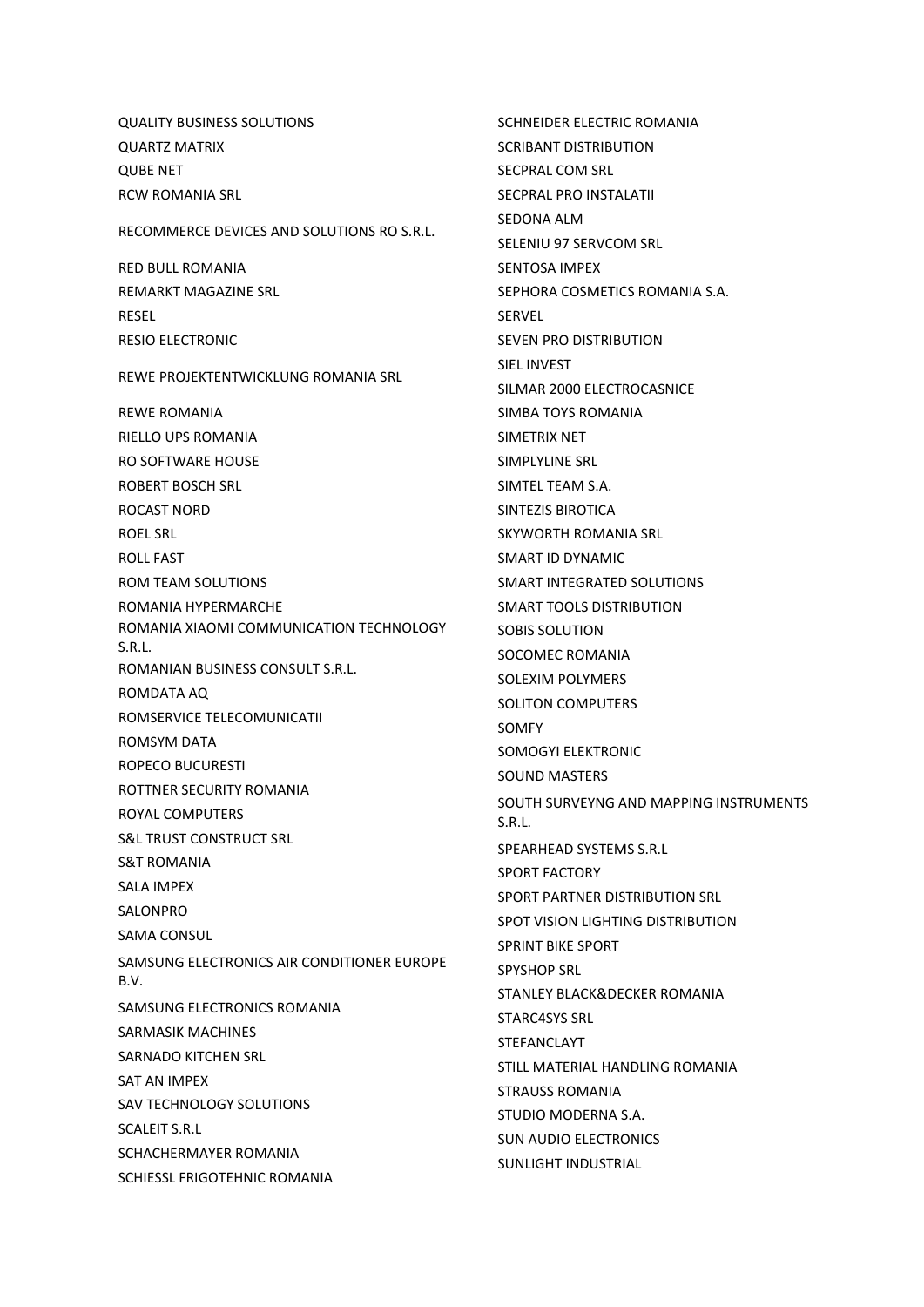SWS INTERNATIONAL SYKES ENTERPRISES SYNOTECH GLOBAL SERVICES ROMANIA SYNTTERGY CONSULT SYSCAD SOLUTIONS SRL SYSCO SYSTEM PLUS SZ.M COM T&T Consulting 2001 TAGU LOLIUM SRL TDF POMPE TECH DATA ADVANCED SOLUTIONS TECH DATA DISTRIBUTION SRO PRAGA - SUCURSALA BUCURESTI TECH-CON INDUSTRY S.R.L. TECHNOELECTRIC TECLA EXIM S.R.L TEHNIC B TEHNO BIONIC S.R.L. TEHNO ELECTRIC TEHNO INDUSTRIAL TEHNO SERVICE SRL TEHNOPROD PLAST TELECLUB ORANGE ROMANIA COMMUNICATIONS SA TELEKOM ROMANIA MOBILE COMMUNICATIONS SA TELELINK SERVICES ROMANIA SRL TELESYSTEM TERAX SRL TESLA MOTORS ROMANIA S.R.L. TEST TRADING SRL THINQ HOME&DECO S.R.L. THONAUER AUTOMATIC SRL TIEMME SYSTEMS SRL TIMI IMPORT EXPORT SRL TOKO SRL TONER TOP EDGE ENGINEERING TOP INVEST COM SRL TOP LINE EUROPA TOPEX TOOLS ROMANIA SRL TORA SECURITY SYSTEMS TORNADO GOMAR TRADE

TORNADO TECHNOLOGY TORNADO TRADE DISTRIBUTION TOTAL TECHNOLOGIES TOYOTA ROMANIA SRL TOYS & GAMES INDUSTRY S.R.L. TRACON ELECTRIC TRADE EST COMUNICATIONS TRAL TRADE SRL TRIEURODATA TRITECH GROUP TRIVAS GRUP TRUSTEAM TRYAMM TRADING CONSULTING UNICOMP SA UNION CO UNIX AUTO URMET DISTRIBUTION URSUS BREWERIES SA UTI FACILITY MANAGEMENT SA UTI GRUP UTI SERVICII SI MENTENATA SA V.E.M. PROIECT LIGHTING SRL VALROM VARUNA S VECTOR INTERNATIONAL VECTRA EUROLIFT SERVICE VELUX ROMANIA VERASYS INTERNATIONAL VERIZON ROMANIA VESTEL ELECTRONICA VH ELECTRONIC VIESSMANN S.R.L. VISION TRADING GRUP SRL VITACOM ELECTRONICS VIVA PHARMA DISTRIBUTION SRL VIVRE DECO S.R.L VLAMIR IMPEX VODAFONE ROMANIA SA VOLTA GRUP SRL VOLTA TEC WATER SYSTEMS INTERNATIONAL WEBASTO ROMANIA WELCHOME WEST BUY S.R.L.